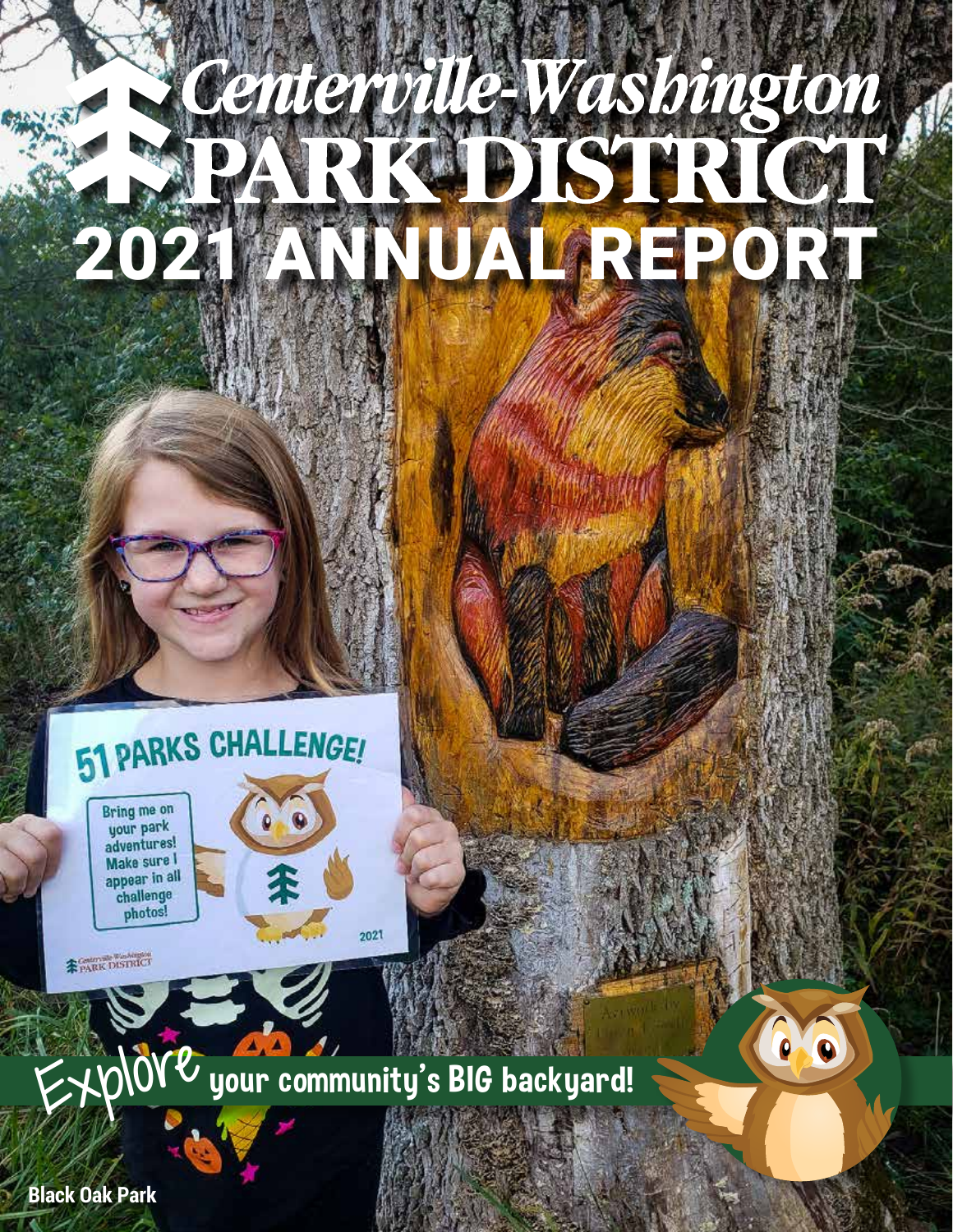In 2021, the Centerville-Washington Park District (CWPD) became even savvier in adapting to pandemic restrictions. For a second year in a row, we did not allow restrictions to keep us from serving this great community. Program participation and park visitation exceeded pre-pandemic numbers as outdoor experiences remained in demand. In fact, Ohio Business Magazine recognized the Park District with the **2021 Ohio Success Award** for program innovation during the pandemic!



In other award news, we were recognized as a finalist for the **2021 National Gold Medal Awards for Excellence in Park and Recreation Management**. This is the third time in four years CWPD has been named as a finalist for the award. It is an honor to be recognized as one of the best in the nation!

The year brought several changes to the CWPD leadership team. Commissioner Lucy Sanchez served her ninth and final year on the Park Board. We welcomed Jeff Senney as a new commissioner. In addition, Arnie Biondo retired after serving six successful years as executive director. The Board of Commissioners selected Kristen Marks to lead the organization as the new executive director. Ms. Marks has been with CWPD since 2002. She started as the Park District's naturalist, was twice promoted, first to outdoor education coordinator, and then to program manager. In April, Jake Hensel joined the CWPD team as the new program manager, taking over Kristen Marks' previous role.

### **FINANCES**

Once again, CWPD received the highest rating from the State of Ohio Auditor. CWPD consistently shows accuracy and proper accounting controls of taxpayer money. General fund receipts totaled \$5,684,282.

General operating expenditures totaled \$4,133,337

Capital improvements totaled \$821,469 and included:

- Expanding the **Bill Yeck** McGuffey Meadow parking lot
- A new playground at **Yankee Park**
- Adding a perimeter path to **Activity Center Park**
- Headquarters entry improvements
- A new picnic shelter at **Hithergreen Park**
- Streambank erosion repair at **Grant Park** and **Holes Creek Park**

We were thankful to receive a \$25,000 donation from Centerville Noon Optimist Club toward the new Yankee Park Playground!

### **2021 EXPENDITURES**

### **DONATIONS**

We would like to thank the following donors for their generosity in 2021!

Centerville Noon Optimist Club Dayton Children's Hospital Emily Denlinger Penbrooke Garden Club PetPeople United Way of Greater Dayton William and Dorothy Yeck Nature Fund

Additional donations were made this year to honor:

Mary Rose Back Arnie Biondo Marsha Birch Kerry Breed Ryan & Christina Butler Cammie Chinery Charlotte Chinery Jack Chinery Robert Thomas Furderer Bruce Holroyd Charles LeBoeuf Jeffrey Loomis Jean Radice Jane Visser Patricia Chinery Whalen



### **PARKS & PLANNING**

The Park Board pays close attention to what you tell us you want in your parks. Simultaneously, the Board is always looking to keep parks and amenities safe, clean and in good repair. There were too many park improvements in 2021 to list, but here is a short list of ways your parks became better places to explore in your community's BIG backyard!

- Received a grant to purchase 33 acres from the Centerville City School District to expand **Grant Park**
- Added a shelter, nature play area and a nature trail to **Hithergreen Park**
- Renovated the brown trail at **Bill Yeck Park** and relocated Owlexander's Tree Trek to the new trail
- Three new playgrounds got underway **Black Oak**, **Willowbrook** and **Yankee Parks**. All three playgrounds were designed with community input and will be open for use in 2022.
- Controlled burns of 30 acres to control for invasive species
- Improved pedestrian access to **Forest Field Park**
- Added dugout covers at **Oak Grove Park**
- Nature path and learning stations added at **Village South Park** to enrich the education of neighboring Primary Village North students
- A tobacco-free parks policy was adopted for eight community parks: **Activity Center, Forest Field, Iron Horse, Oak Creek South, Oak Grove, Robert F. Mays, Schoolhouse** and **Yankee**.

### **PROGRAMS**

A variety of activities and programs help you explore your community's BIG backyard! Here are just a few of the opportunities offered in 2021:

- An increased focus on sustainability programming, including a Styrofoam recycling event, the annual Pull Your Weight Garlic Mustard Challenge, holiday lights recycling collection and composting programs. CWPD was awarded a **first place Ohio Parks and Recreation Award** in the environmental and interpretive category for the first Styrofoam recycling event in our region.
- 200 teams completed the 51 Parks Challenge, visiting every park in the district from January to December 2021
- 1,300 children attended CWPD summer camps
- 18 special events and over 500 weekly/monthly programs were planned for the community to enjoy

Volunteers logged in 3,041 volunteer hours, with an estimated value of \$86,790. A BIG thank you to all of our volunteers for their important contributions to CWPD.

## **2021 BY THE NUMBERS**

| 123,000        | website hits                                        |
|----------------|-----------------------------------------------------|
| 13,700         | social media followers                              |
| 3,041          | hours volunteered to CWPD                           |
| 2,346          | lbs. of garlic mustard<br>pulled                    |
| 1,300+         | children at camps                                   |
| 1,200          | <b>Ibs. of Styrofoam collected</b><br>for recycling |
| 768            | Ibs. of holiday lights<br>collected for recycling   |
| $100+$         | trees planted                                       |
| 18             | special events planned                              |
| $\overline{2}$ | miles of trail added                                |







Dan H. Monahan President

Alex Pearl Vice President

Jeff Senney Secretary

**Please keep sharing your suggestions with us. All communication is valuable, and the more we hear from you, the better. We want to hear what is important to the community, so we can better serve you! We will continue to strive to meet your outdoor recreation needs.**





**Questions? Contact us at mail@cwpd.org or 937-433-5155.**







# 2021 ANNUAL REPORT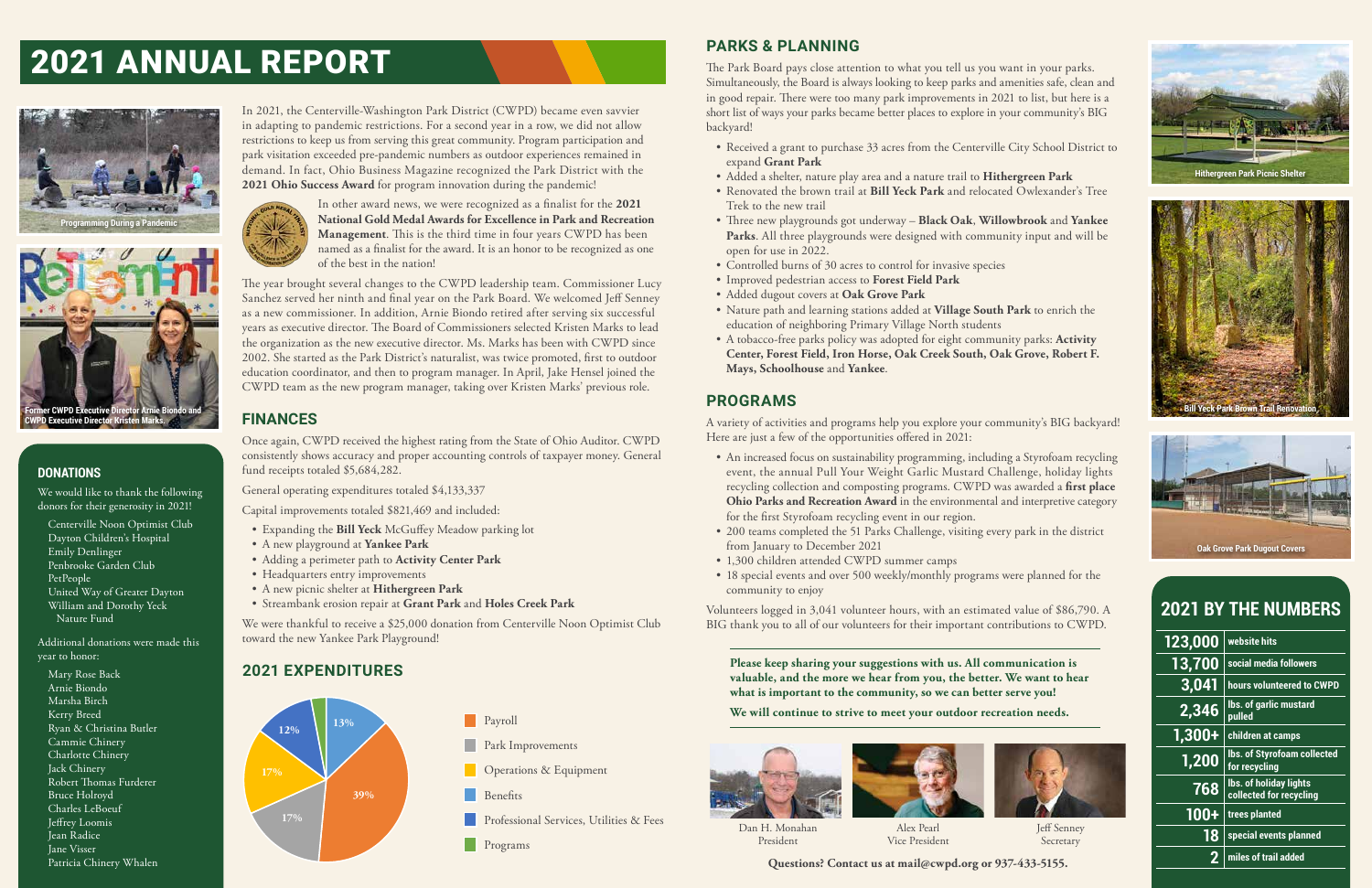More than **18** special events and 500 scheduled programs complete!

Brown trail at Bill Yeck Park renovated to include 0.8 miles of wooded trail and three boardwalks.

Bill Yeck Park's McGuffey Meadow parking lot on Wilmington-Dayton Rd. expanded to double parking and improve traffic flow.





Streambanks stabilized at Grant and Holes Creek Parks.

> Received a <sup>1s</sup> place Ohio Parks and Recreation Association award for the Styrofoam Recycling Event held in January!

200 teams completed the 51 Parks Challenge, visiting all 51 parks in 2021!



NOV

DEC

A tobacco-free parks policy was adopted by the Board of Park Commissioners for your 8 community parks.



100+ trees planted in 15 parks.

> Keep in touch with us — we want to hear your suggestions as we strive to meet the community's outdoor recreation needs!

– Your Board of Park Commissioners

Owlexander's Tree Trek was relocated along the Bill Yeck Park brown trail.



3,041 hours volunteered to CWPD! Thank you for your support!